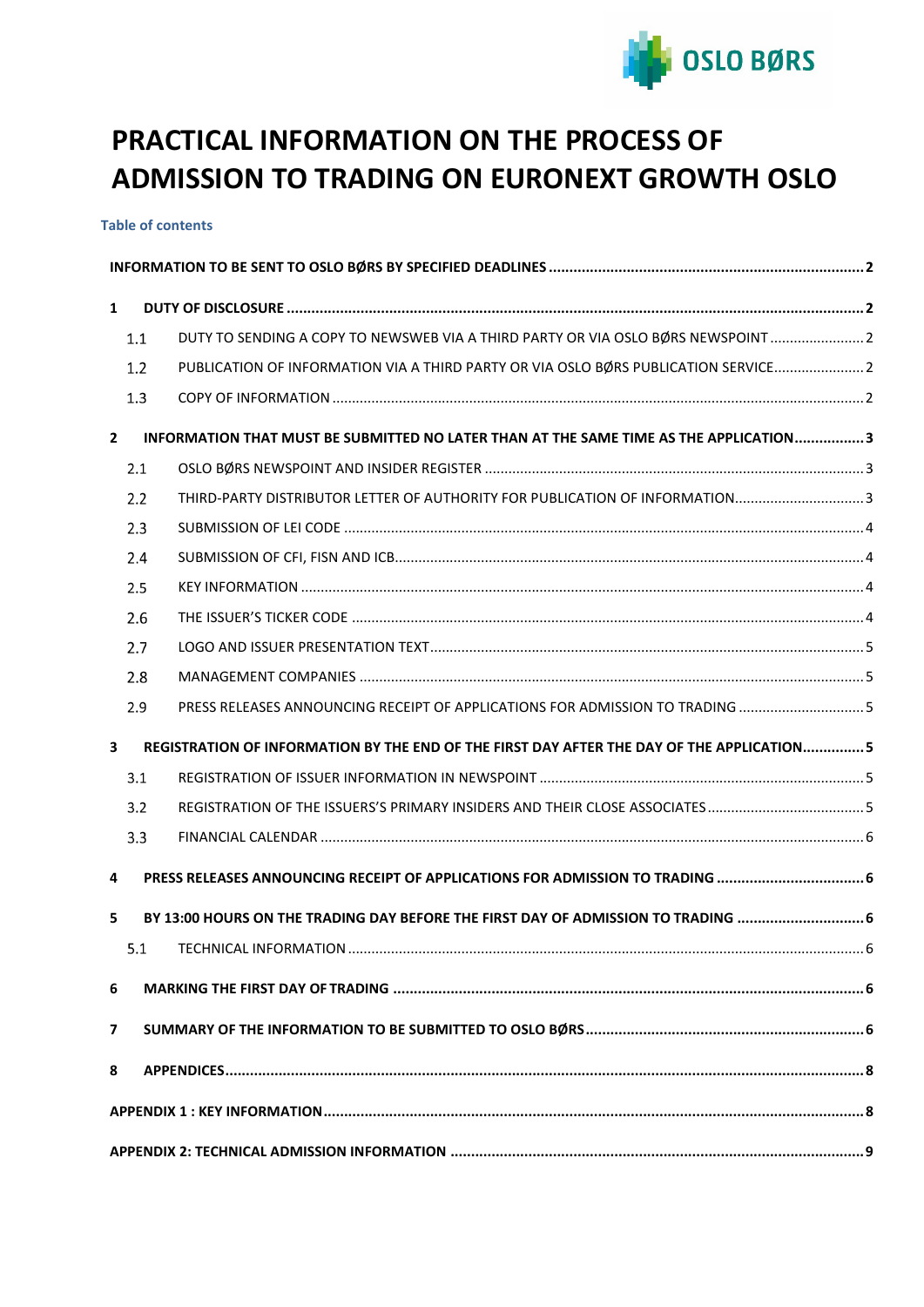### <span id="page-1-0"></span>**INFORMATION TO BE SENT TO OSLO BØRS BY SPECIFIED DEADLINE**



This document relates to applications for admission to trading on Euronext Growth Oslo. As part of the admission process and, if the application for admission to trading is approved, the Issuer must provide information about the Issuer and details of the Issuer's contact persons.

In addition to the information to be sent by the Issuer to Oslo Børs in the form of the introductory report, application and other correspondence that provides the basis for evaluating whether the Issuer is suitable for admission to trading on Euronext Growth Oslo, Oslo Børs also requires various other information. This relates both to information of a technical nature needed in order to prepare the systems at Oslo Børs for the Issuer's possible admission to trading, and to marketing information for the presentation to the press and similar publicity that will be arranged if the admission to trading takes place.

This document details the additional information that the Issuer must send to Oslo Børs and the deadlines for submission. The document also provides some guidance in respect of the process for admission to trading. A short summary of the various items of information that must be sent to Oslo Børs is provided at the end of the document.

If the Issuer will not be able to meet one or more of the deadlines set out below, please contact the officer at Oslo Børs responsible for your application (the "Case Officer") in order to discuss the possibility of adjusting the timetable. Any questions regarding the contents of this document can also be addressed to your Case Officer.

### <span id="page-1-1"></span>**1 DUTY OF DISCLOSURE**

The Issuer is subject to disclose inside information from the time it submits an application for admission to trading on Euronext Growth Oslo. Once an Issuer has submitted its application, it will be allocated a ticker code and be given access to the Oslo Børs NewsPoint service on the next trading day.

#### <span id="page-1-2"></span> $1.1$ **DUTY TO SENDING A COPY TO NEWSWEB VIA A THIRD PARTY OR VIA OSLO BØRS NEWSPOINT**

Information published in accordance with the issuer rules and pursuant to law, including inside information, shall be made available on NewsWeb by sending a copy to NewsWeb at the same time as the information is published. This can be done either via Oslo Børs NewsPoint, a user interface operated by Oslo Børs, or via a third party that submits the announcements directly to the OAM.

#### <span id="page-1-3"></span> $1.2$ **PUBLICATION OF INFORMATION VIA A THIRD PARTY OR VIA OSLO BØRS PUBLICATION SERVICE**

The duty to publish information means that an Issuer with Shares admitted to trading on Euronext Growth Oslo, or that have submitted an application for such admission to trading, must either itself publish notifiable information in accordance with the statutory requirements, or make arrangements with a third party to arrange the publication on its behalf. Oslo Børs offers a service for the publication of information, known as the Oslo Børs Publication Service. For further information on this service, please contact Corporate Services at Oslo Børs on [corporate.services@euronext.com.](mailto:corporate.services@euronext.com)

Further information on publication through the Oslo Børs Publication Service is available on: <https://www.euronext.com/en/corporate-services/oslo-bors-publication-service>

#### <span id="page-1-4"></span> $1.3$ **COPY OF INFORMATION**

Issuers that do not use the Oslo Børs Publication Service for publishing announcements, must send a copy to Oslo Børs of all information that the Issuer is required to publish pursuant to the Continuing Obligations. A copy must be sent to Oslo Børs electronically no later than simultaneously with the public disclosure of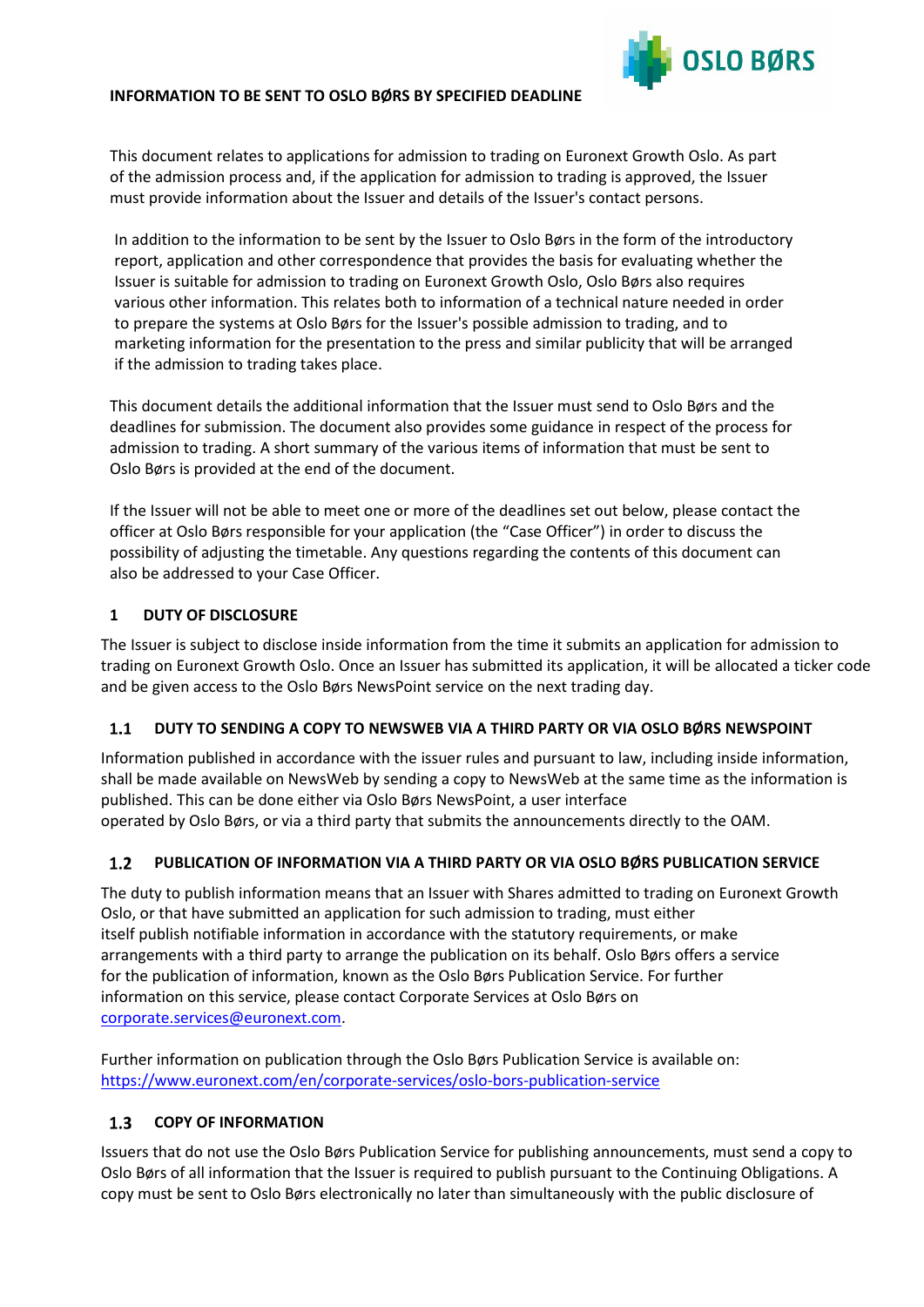information.



### <span id="page-2-0"></span>**2 INFORMATION THAT MUST BE SUBMITTED NO LATER THAN AT THE SAME TIME AS THE APPLICATION**

#### <span id="page-2-1"></span>**OSLO BØRS NEWSPOINT AND INSIDER REGISTER**  $2.1$

Login to the Oslo Børs NewsPoint service is performed via the customer portal Euronext Connect ("Connect").

User administration is also performed via this portal.

The Oslo Børs NewsPoint user interface can be used for the following tasks:

- Publishing information through the Oslo Børs Publication Service
- Filing information with the OAM or submitting copy of information to Oslo Børs
- Registration of primary insiders
- Registration of Issuer/company information
- Registration of financial calendar
- Drawing up and maintaining inside information list (additional software module that require supplementary agreement with Oslo Børs) – for further information contact: [corporate.services@euronext.com](mailto:corporate.services@euronext.com)

If the Issuer uses Oslo Børs NewsPoint both for public disclosure of information and sending a copy to NewsWeb, it is sufficient to submit a single announcement.

Oslo Børs recommends that the Issuer has its own user ID with Oslo Børs NewsPoint with rights for sending copy to Oslo Børs even if the Issuer uses a third party to carry out the duties set out in section 1.2. The purpose of this is to allow the Issuer to carry out its duties if for any reason the third party should fail to carry out these duties on the Issuer's behalf. It will not be possible to use a news distributor to fulfill the obligations of registering primary insiders, Issuer/company information and financial calendar. This must be done in NewsPoint.

#### User administration:

Each Issuer has to nominate a user with administrator rights (an Administrator). An Administrator is assigned to i.a. rights to set up new ordinary users on behalf of the Issuer via Connect and give access to the different modules in NewsPoint. The Issuer's administrator will be given access to the system from the day after the company applies for admission to trading.

### **For access to the system, please contact Market Administration by e-mail [MA@oslobors.no,](mailto:MA@oslobors.no) no later than at the same time as the application for admission to trading is submitted.**

It is the Issuer's responsibility to produce and operate adequate procedures for managing access to the system, including conducting regular checks to ensure the correct users are registered.

Oslo Børs recommends that the Issuer identifies more than one user to Oslo Børs NewsPoint to make sure that the Issuer at all times is able to handle the Issuer's obligation for publishing of inside information also after the exchange's opening hours.

#### <span id="page-2-2"></span> $2.2$ **THIRD-PARTY DISTRIBUTOR LETTER OF AUTHORITY FOR PUBLICATION OF INFORMATION**

If the Issuer intends to use a distributor other than the Oslo Børs Publication Service to arrange the publication of information and the distributor intends to use Oslo Børs NewsPoint for filing with the OAM or submitting copies to Oslo Børs, the Issuer must contact the Market Administration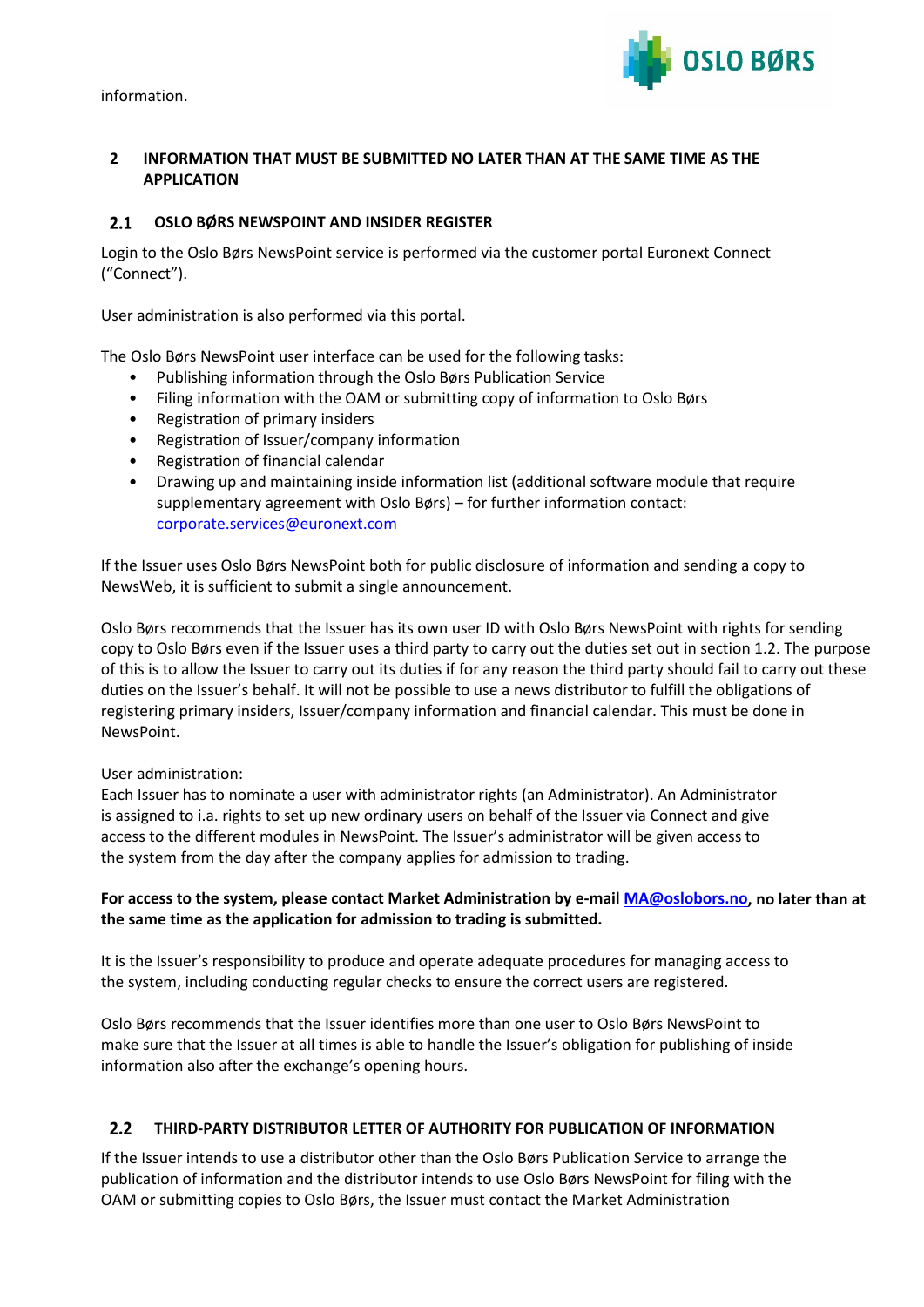

department either by e-mail to [MA@oslobors.no](mailto:MA@oslobors.no) no later than the same time the admission to trading is submitted.

#### <span id="page-3-0"></span> $2.3$ **SUBMISSION OF LEI CODE**

In accordance with EU-regulations and the EEA Agreement, all Issuers shall be identified through a Legal Entity Identifier (LEI). The LEI code is used to identify legal entities participating in financial transactions and in connection with reporting in the financial market. A legal entity will operate with only one LEI code and this code will be applied worldwide.

Due to this requirement, Oslo Børs must obtain LEI code from all Issuers in an admission to trading process and the Issuer must therefore obtain a LEI code from an authorized LEI issuer.

On this link you will find a list of LEI issuers worldwide[: https://www.gleif.org/en/lei-focus/how-toget-an-lei](https://www.gleif.org/en/lei-focus/how-toget-an-lei-find-lei-issuing-organizations)[find-lei-issuing-organizations](https://www.gleif.org/en/lei-focus/how-toget-an-lei-find-lei-issuing-organizations)

The Issuer's LEI code shall be included in the key information described in section 2.5 and Appendix 1.

### <span id="page-3-1"></span>**SUBMISSION OF CFI, FISN AND ICB**

Classification of Financial Instruments (CFI) is an ISO standard that has been developed to classify financial instruments and standardise communication and registration.

Financial Instrument Short Name (FISN) is an abbreviation for a financial instrument, and is a new ISO standard that has been introduced due to new requirements for reporting to the authorities.

In accordance with regulations, Oslo Børs must obtain both the CFI and FISN for the financial instrument subject to admission to trading from all Issuers in an admission to trading process.

Verdipapirsentralen ASA (VPS) is appointed as National Numbering Agency and issues CFI and FISN for financial instruments for Norwegian companies. Non-Norwegian companies must obtain CFI and FISN from the National Numbering Agency where the company is incorporated.

ICB is an industry classification benchmark that allocates companies to subsector whose definition closely describe the nature of its business. For further information on ICB, see Notis 3.4. section 4 (3) item 32. CFI, FISN and ICB shall be included in the key information described in section 2.5 and Appendix 1.

#### <span id="page-3-2"></span>**KEY INFORMATION**  $2.5$

Appendix 1 provides a standard format for the key information needed about the Issuer. The Issuer should complete and send a copy of Appendix 1 to the Market Administration department by e-mail to [MA@oslobors.no,](mailto:MA@oslobors.no) with a copy to the Case Officer no later than at the same time as the application for admission to trading is submitted.

#### <span id="page-3-3"></span>**THE ISSUER'S TICKER CODE**  $2.6$

Since the Issuer will be subject to the duty of disclosure as soon as it submits its application, the Issuer's ticker code will be in use by the Oslo Børs NewsPoint system with effect from the day after the application is submitted. The ticker code should reflect the Issuer's name, and the first letter of the code must be the same as the first letter of the Issuer's name. The ticker code must be between three and five characters.

The Issuer must send its proposal for a ticker code to the Market Administration. Oslo Børs will to the extent possible liaise with the Issuer in order to determine a ticker code.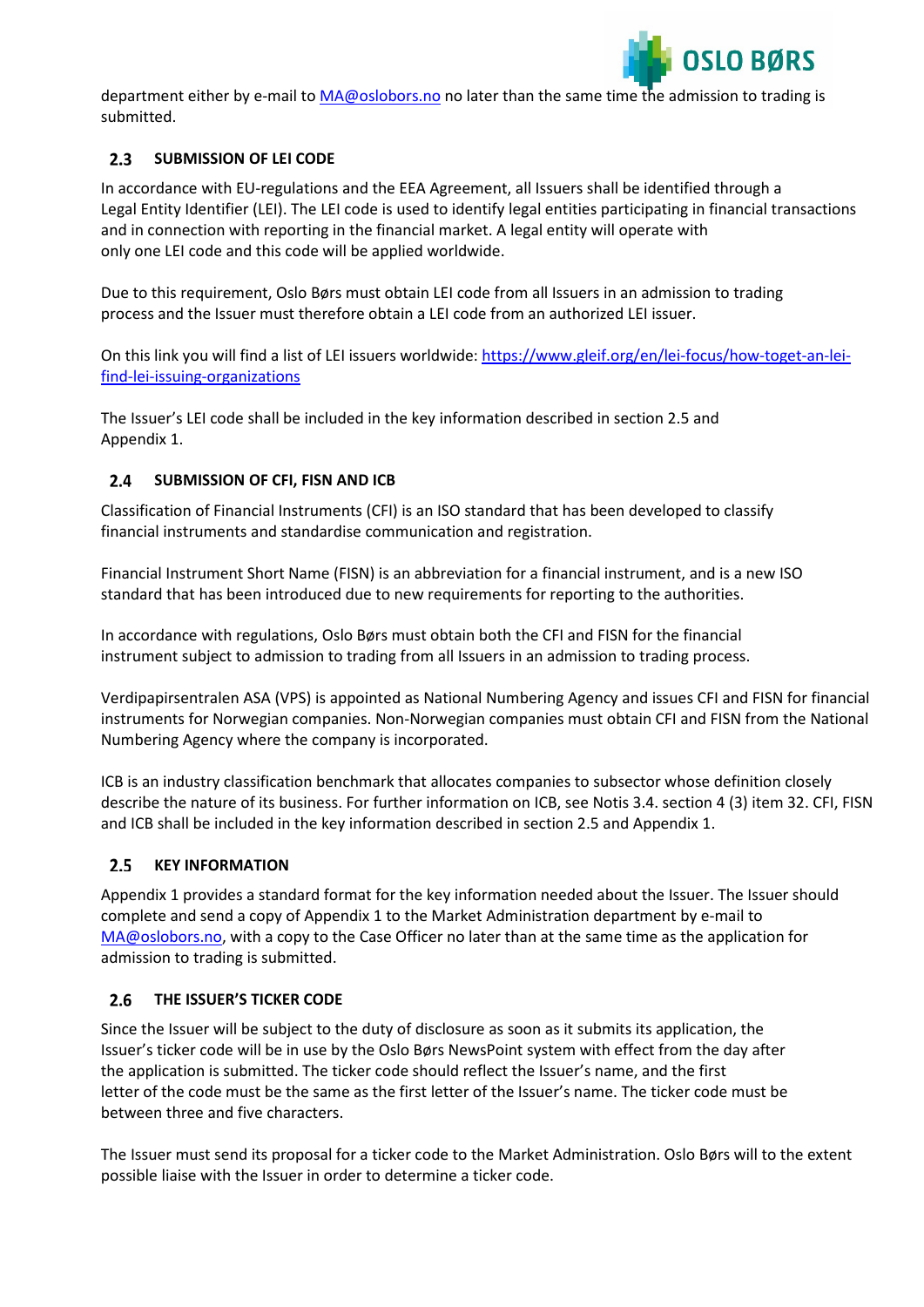

#### <span id="page-4-0"></span> $2.7$ **LOGO AND ISSUER PRESENTATION TEXT**

Shortly after it applies for admission to trading, the Issuer will appear on the Euronext website with its logo and a short presentation text. To achieve this, Oslo Børs needs a vector based logo in .eps format. The presentation text will also be included in a press release that Oslo Børs will issue when Oslo Børs has made its decision on the Issuer's application for admission to trading.

The logo and Issuer presentation text (maximum of 500 characters including spaces) should be sent to the Market Administration department by e-mail to MA@oslobors.no and newlisting@oslobors.no with a copy to the Case Officer.

#### <span id="page-4-1"></span> $2.8$ **MANAGEMENT COMPANIES**

Management Companies (as defined in Rule Book II) are obliged to comply with the provisions to which the Issuer applying for admission to trading would be subject were it to have carried out these functions itself. The Issuer applying for admission to trading shall guarantee that any breach of the Rules applying for Issuer's with Shares admitted to trading on Oslo Børs or Euronext Expand caused by the party that carries out the operations or activities shall be dealt with as if the breach was caused by the Issuer itself.

The Management Company and the Issuer must enter into a standard agreement with Oslo Børs setting out the responsibilities and duties of the Issuer and the Management Company vis-à-vis Oslo Børs.

The standard agreement which has form as a statement of acceptance must be sent to the Case Officer, with a copy to the Market Administration department by e-mail to [MA@oslobors.no.](mailto:MA@oslobors.no)

The standard agreement Statment of acceptance - Management Companies is available from our website[: Statement of Acceptance -](https://www.euronext.com/sites/default/files/2020-12/Statement%20of%20acceptance%20-%20Management%20Companies%20%20%28Oslo%20B%C3%B8rs%2C%20Euronext%20Expand%29.pdf) Management Companies

#### <span id="page-4-2"></span> $2.9$ **PRESS RELEASES ANNOUNCING RECEIPT OF APPLICATIONS FOR ADMISSION TO TRADING**

Oslo Børs will issue an announcement that it has received an application from the Issuer for admission to trading. If the Issuer subsequently withdraws the application, Oslo Børs will issue an announcement that the application has been withdrawn, unless the Issuer publishes its own announcement to this effect.

### <span id="page-4-3"></span>**3 REGISTRATION OF INFORMATION BY THE END OF THE FIRST DAY AFTER THE DAY OF THE APPLICATION**

#### <span id="page-4-4"></span>**REGISTRATION OF ISSUER INFORMATION IN NEWSPOINT**  $3.1$

The Issuer must update and check the information about the Issuer required by Oslo Børs by using the "Company Information" function in the NewsPoint portal. The log-on process is the same as for publish announcements and to register primary insiders. After logging into NewsPoint, the system provides accompanying help texts for each item to be completed about the Issuer. The requirement to register and maintain Issuer/company information is set out in Rule Book Part II section 3.5. We ask the Issuer to register its Issuer/company information before the close of business on the first day after application for admission to trading.

#### <span id="page-4-5"></span> $3.2$ **REGISTRATION OF THE ISSUERS'S PRIMARY INSIDERS AND THEIR CLOSE ASSOCIATES**

The Issuer must register its primary insiders (persons discharging managerial responsibilities) and their close associates in Oslo Børs' systems. The Issuer must ensure that the information registered about primary insiders and close associates is kept up-to-date, and that any changes are registered without undue delay. The Issuer must use NewsPoint to register its primary insider and close associate information.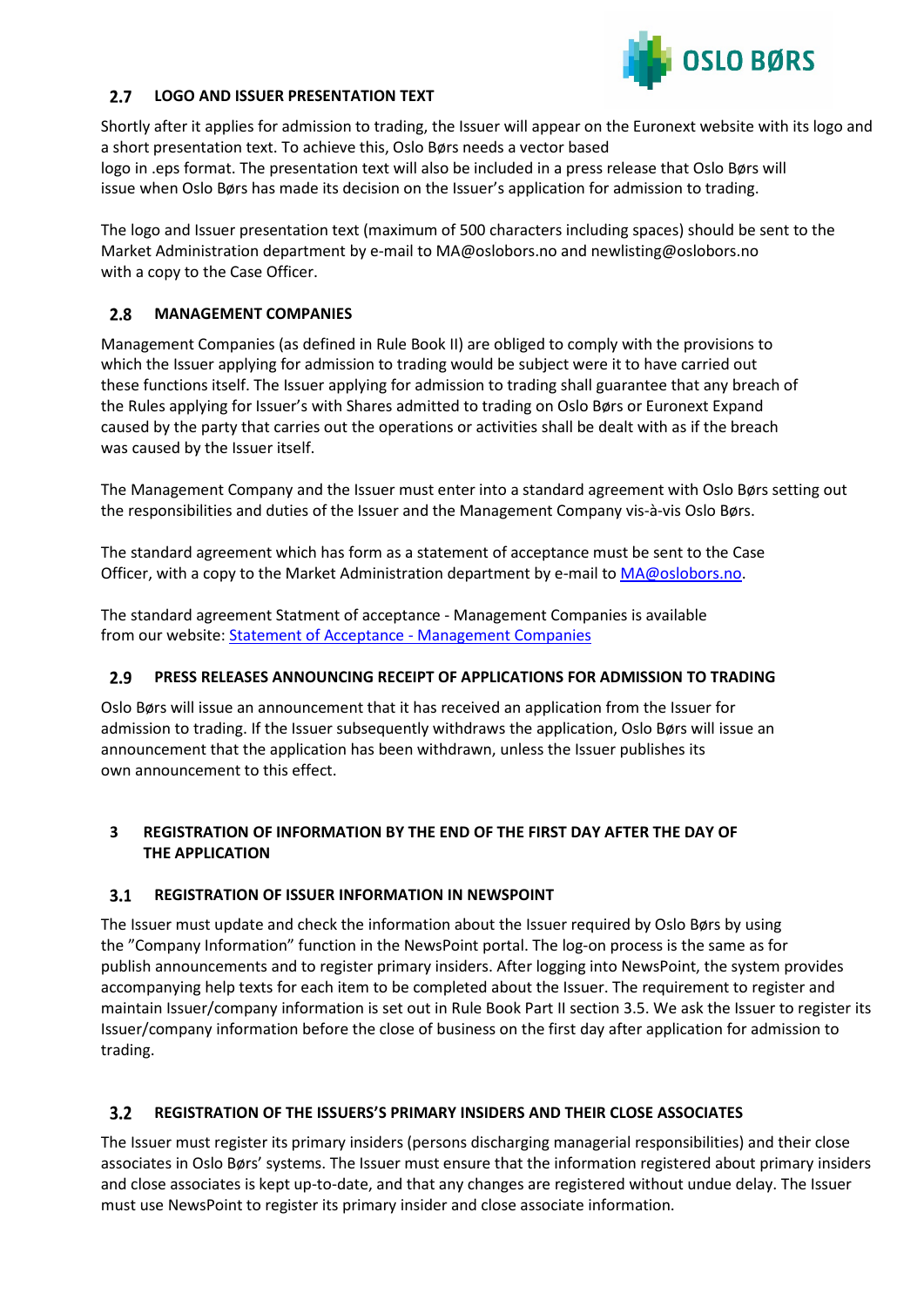

#### <span id="page-5-0"></span> $3.3$ **FINANCIAL CALENDAR**

As stipulated in Rule Book Part II section 3.11.6, the Issuer must, no later than by the close of the year, publish the planned dates for the publication of its annual report, half-yearly interim report and any quarterly interim reports, in addition to annual general meeting for the following calendar year. When the Issuer is first admitted to trading it should publish its financial calendar for the remainder of the current calendar year before the first day of trading in order to satisfy this requirement.

Oslo Børs require the Issuers to use the "Financial Calendar" function in NewsPoint since this will ensure that their financial calendar information is included in the centralized lists of financial calendar dates, and will also ensure that the financial calendar announcement is distributed through the Oslo Børs Publication Service (regardless of whether the Issuer in question has entered into an agreement for the service).

### <span id="page-5-1"></span>**4 PRESS RELEASES ANNOUNCING RECEIPT OF APPLICATIONS FOR ADMISSION TO TRADING**

Oslo Børs will issue an announcement that it has received an application from the Issuer for admission to trading. If the Issuer subsequently withdraws the application, Oslo Børs will issue an announcement that the application has been withdrawn, unless the Issuer publishes its own announcement to this effect.

### <span id="page-5-2"></span>**5 BY 13:00 HOURS ON THE TRADING DAY BEFORE THE FIRST DAY OF ADMISSION TO TRADING**

#### <span id="page-5-3"></span>**TECHNICAL INFORMATION**  $5.1$

The Issuer must send certain technical information to Oslo Børs no later than 13:00 hours on the Trading Day before the first day of admission to trading. This information is used for various purposes, including the technical preparation of the systems at Oslo Børs and as the basis for information about the Issuer.

Appendix 2 provides a template for submitting the technical information. This appendix must be sent to the Market Administration department by email [\(MA@oslobors.no\)](mailto:MA@oslobors.no) no later than 13:00 hours on the Trading Day before the first day of admission to trading, with a copy to the Case Officer.

In addition, other documentation that must be received by Oslo Børs prior to the same deadline is detailed Notice 2.2 section 8.

### <span id="page-5-4"></span>**6 MARKING THE FIRST DAY OF TRADING**

Oslo Børs will contact the Issuer to agree the arrangements for marking the first day of trading and the possibility of the Issuer giving a presentation on this day.

### <span id="page-5-5"></span>**7 SUMMARY OF THE INFORMATION TO BE SUBMITTED TO OSLO BØRS**

MA = Market Administration, [MA@oslobors.no](mailto:MA@oslobors.no) NL = New admissions department, **[ListingOslo@euronext.com](mailto:ListingOslo@euronext.com)**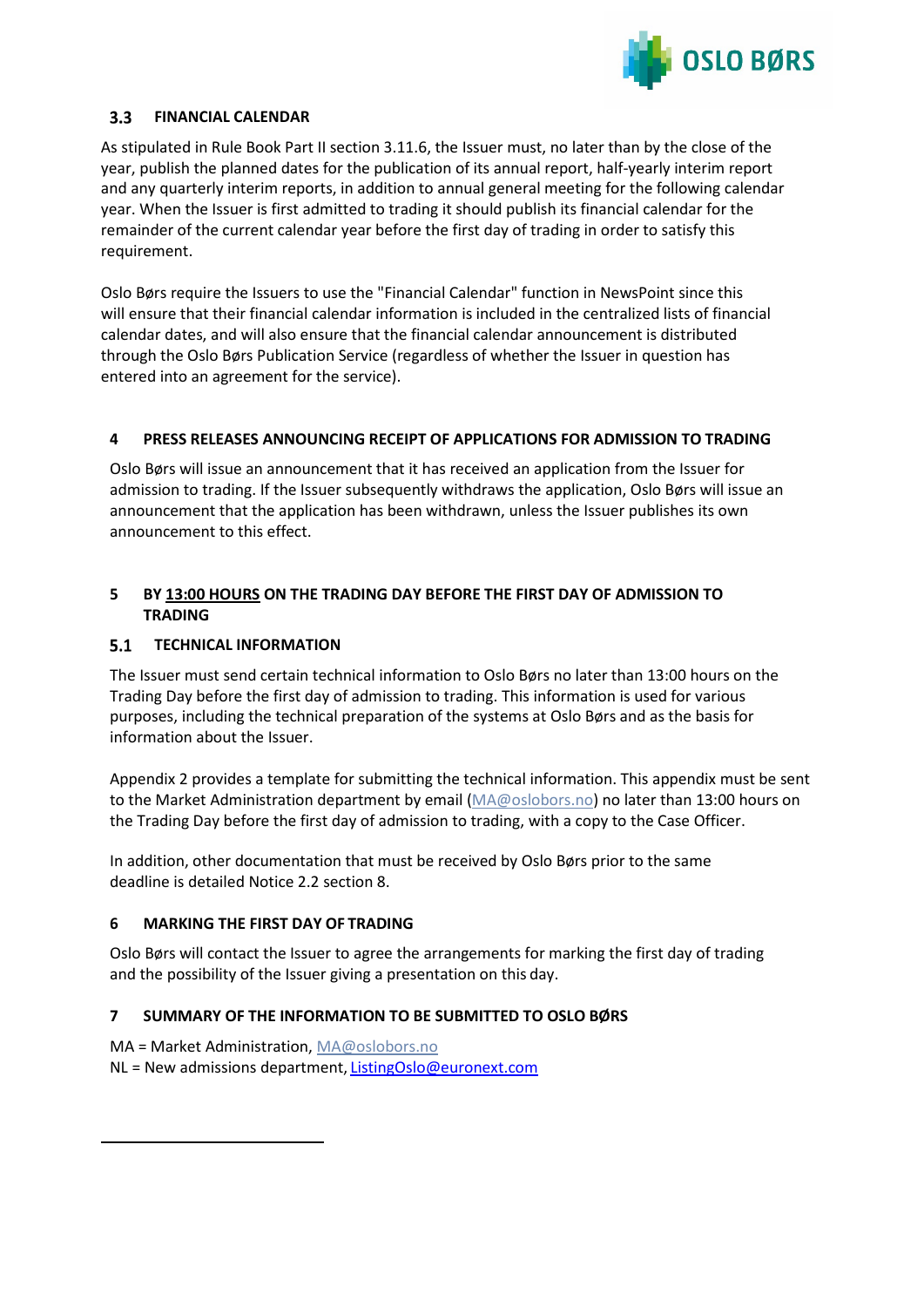

## **Information to be provided when the application for admission to trading**

### **is submitted:**

| <b>Section</b> | <b>Description</b>         | <b>Deadline</b>      | Send to:          | <b>Appendix</b> |
|----------------|----------------------------|----------------------|-------------------|-----------------|
| 2.1            | <b>Access to NewsPoint</b> | When the             | MA + copy to Case |                 |
|                |                            | application for      | Officer           |                 |
|                |                            | admission to trading |                   |                 |
|                |                            | is submitted         |                   |                 |
| 2.4 and 2.5    | Key information,           | When the             | $MA + copy to$    | Appendix 1      |
|                | including LEI, CFI,        | application for      | Case Officer      |                 |
|                | FISN and ICB               | admission to trading |                   |                 |
|                |                            | is submitted         |                   |                 |
| 2.6            | Ticker code for the        | When the             | $MA + copy to$    |                 |
|                | <b>Issuer</b>              | application for      | Case Officer      |                 |
|                |                            | admission to trading |                   |                 |
|                |                            | is submitted         |                   |                 |
| 2.7            | Logo and short             | When the             | $MA$ and $NL +$   |                 |
|                | Issuer description         | application for      | copy to Case      |                 |
|                |                            | admission to trading | Officer           |                 |
|                |                            | is submitted         |                   |                 |
| 2.8            | Statement of               | When the             | Case Officer      |                 |
|                | acceptance by              | application for      | + copy to MA      |                 |
|                | Management                 | admission to trading |                   |                 |
|                | Company                    | is submitted         |                   |                 |

### **Information to be provided before the close of business on the first day after the day of the application**

| <b>Section</b> | <b>Description</b> | Send to:          | <b>Appendix</b> |
|----------------|--------------------|-------------------|-----------------|
| 3.1            | Registration of    | MA + copy to Case |                 |
|                | Issuer/company     | Officer           |                 |
|                | information in     |                   |                 |
|                | <b>NewsPoint</b>   |                   |                 |
| 3.2            | Registration of    |                   |                 |
|                | information on     |                   |                 |
|                | primary insiders   |                   |                 |
|                | and close          |                   |                 |
|                | associates         |                   |                 |
| 3.3            | Financial calendar | MA + copy to Case |                 |
|                |                    | Officer           |                 |

### **Information to be provided before the first day oftrading:**

| <b>Section</b> | <b>Description</b>         | <b>Deadline</b>      | Send to:       | Appendix   |
|----------------|----------------------------|----------------------|----------------|------------|
| 5.1            | <b>Technical admission</b> | By 13:00 hours on    | $MA + copy to$ | Appendix 2 |
|                | information                | the Trading Day      | Case Officer   |            |
|                |                            | before the first day |                |            |
|                |                            | of trading           |                |            |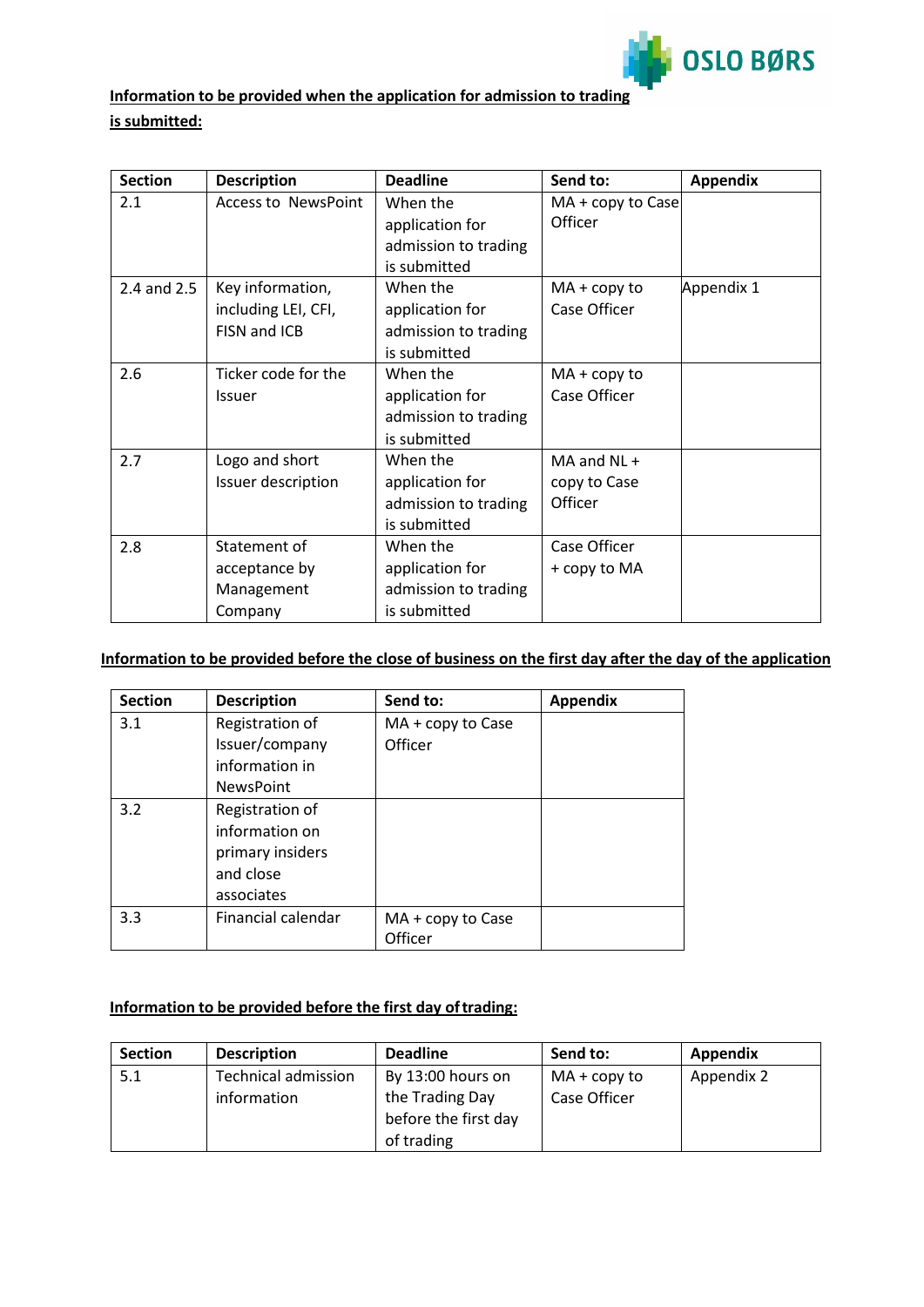

#### <span id="page-7-0"></span>**8 APPENDICES**

### <span id="page-7-1"></span>**APPENDIX 1 : KEY INFORMATION**

| INFORMATION ABOUT A NEW ISSUER ON EURONEXT GROWTH             |             |                    |
|---------------------------------------------------------------|-------------|--------------------|
| OSLO                                                          |             |                    |
| Company name:                                                 |             |                    |
| LEI code:                                                     |             |                    |
| CFI:                                                          |             |                    |
| FISN:                                                         |             |                    |
| ICB:                                                          |             |                    |
| Company registration number:                                  |             |                    |
| Address:                                                      |             |                    |
|                                                               |             |                    |
|                                                               |             |                    |
| Office address, if different to above address:                |             |                    |
|                                                               |             |                    |
|                                                               |             |                    |
| Telephone number:<br>Telefax number:                          |             |                    |
|                                                               |             |                    |
| <b>Chief Executive Officer:</b>                               |             |                    |
| <b>Chief Financial Officer:</b>                               |             |                    |
| Main marketplace contact:                                     |             |                    |
| Alternative market place contact:                             |             |                    |
| Contact persons for the marketplace: main/alternative         | <b>Main</b> | <b>Alternative</b> |
| Direct telephone number:                                      |             |                    |
| Mobile telephone number:                                      |             |                    |
| Email address:                                                |             |                    |
| Title of contact person:                                      |             |                    |
|                                                               |             |                    |
| Auditor:                                                      |             |                    |
| ISIN number:                                                  |             |                    |
| Website address:                                              |             |                    |
| Ticker code:                                                  |             |                    |
| Accounting principles e.g. NGAAP, IFRS etc.                   |             |                    |
| Admitted to trading on other exchange/regulated market (state |             |                    |
| which):                                                       |             |                    |
| Legal jurisdiction/court:                                     |             |                    |
| Group yes/no:                                                 |             |                    |
| Home state for approval of prospectuses (if relevant):        |             |                    |